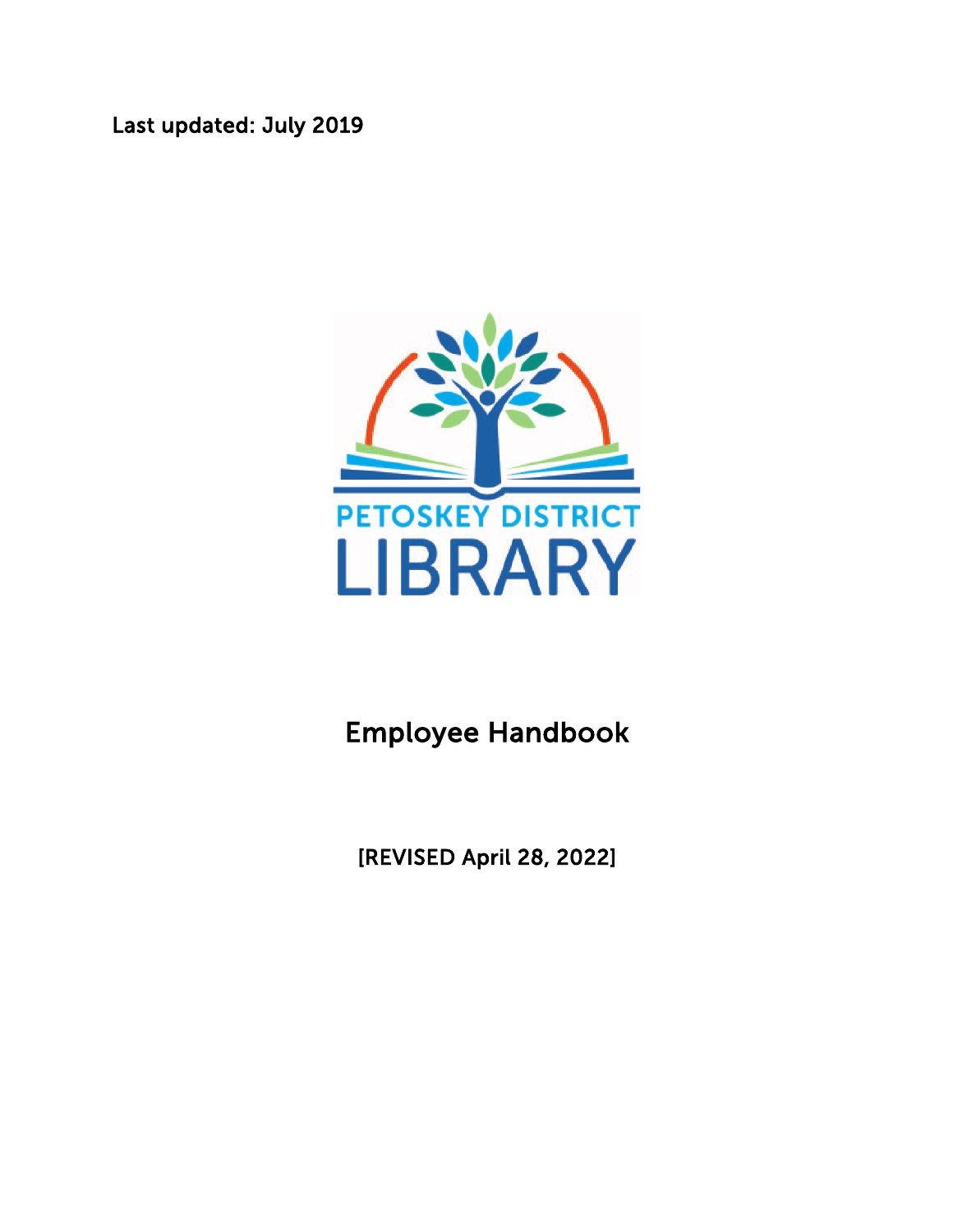### <span id="page-1-0"></span>**Welcome**

Welcome to **PETOSKEY DISTRICT LIBRARY**! We are delighted that you have chosen to join our organization and hope that you will enjoy a long and successful career with us. As you become familiar with our culture and mission, we hope you will take advantage of opportunities to enhance your career and further **PETOSKEY DISTRICT LIBRARY**'s goals.

We are passionate about building and sustaining an inclusive and equitable environment for all staff and patrons. We believe every team member enriches our overall strength by exposing us to a broad range of ways to understand and serve our community.

You are joining an organization that has a reputation for outstanding leadership, innovation, and expertise. Our employees use their creativity and talent to invent new solutions, meet new demands, and offer the most effective services/products in the industry. With your active involvement, creativity, and support, **PETOSKEY DISTRICT LIBRARY** will continue to achieve its goals. We sincerely hope you will take pride in being an important part of **PETOSKEY DISTRICT LIBRARY**'s success.

Please take time to review the policies contained in this handbook. If you have questions, feel free to ask your supervisor or our library director.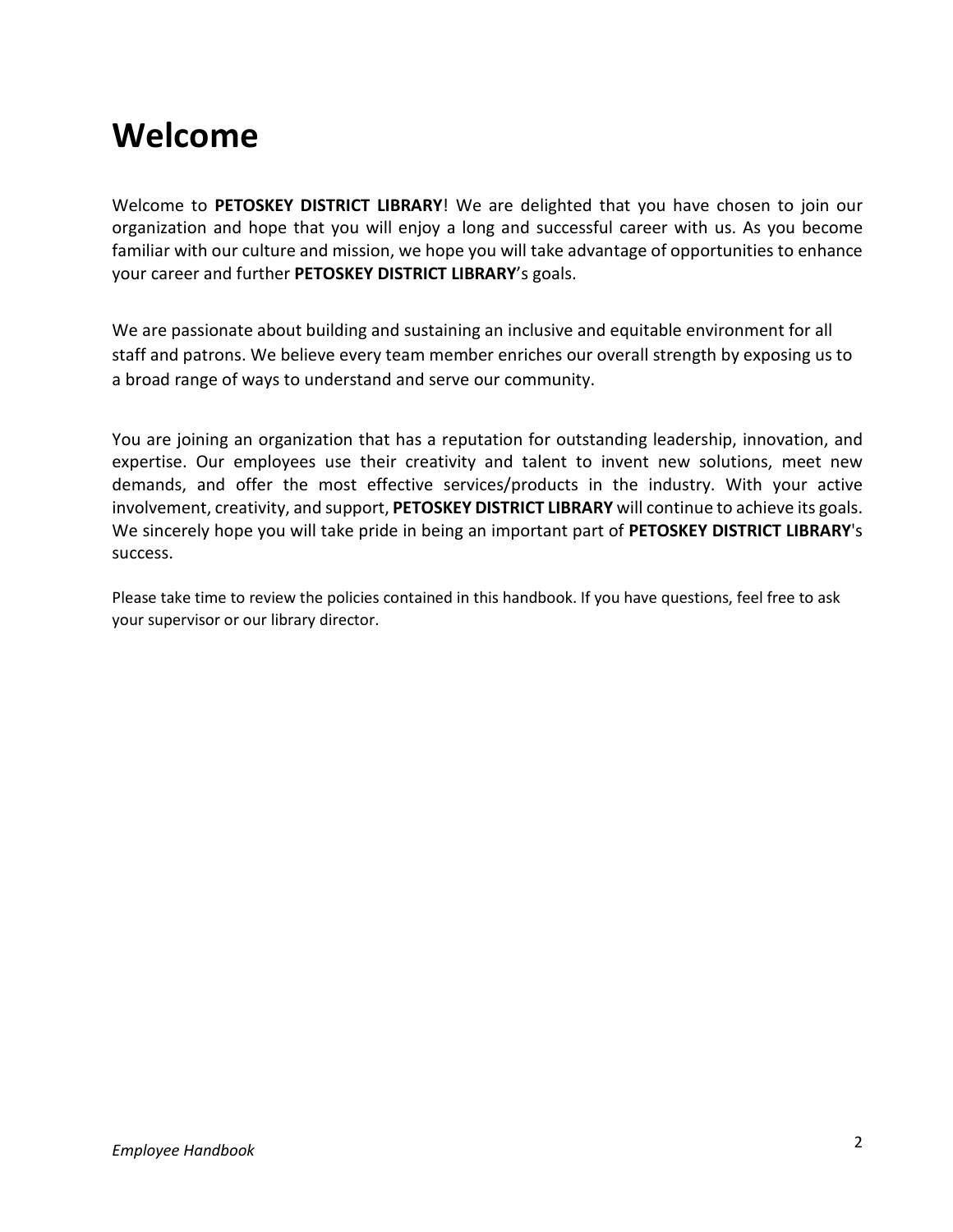### Table of Contents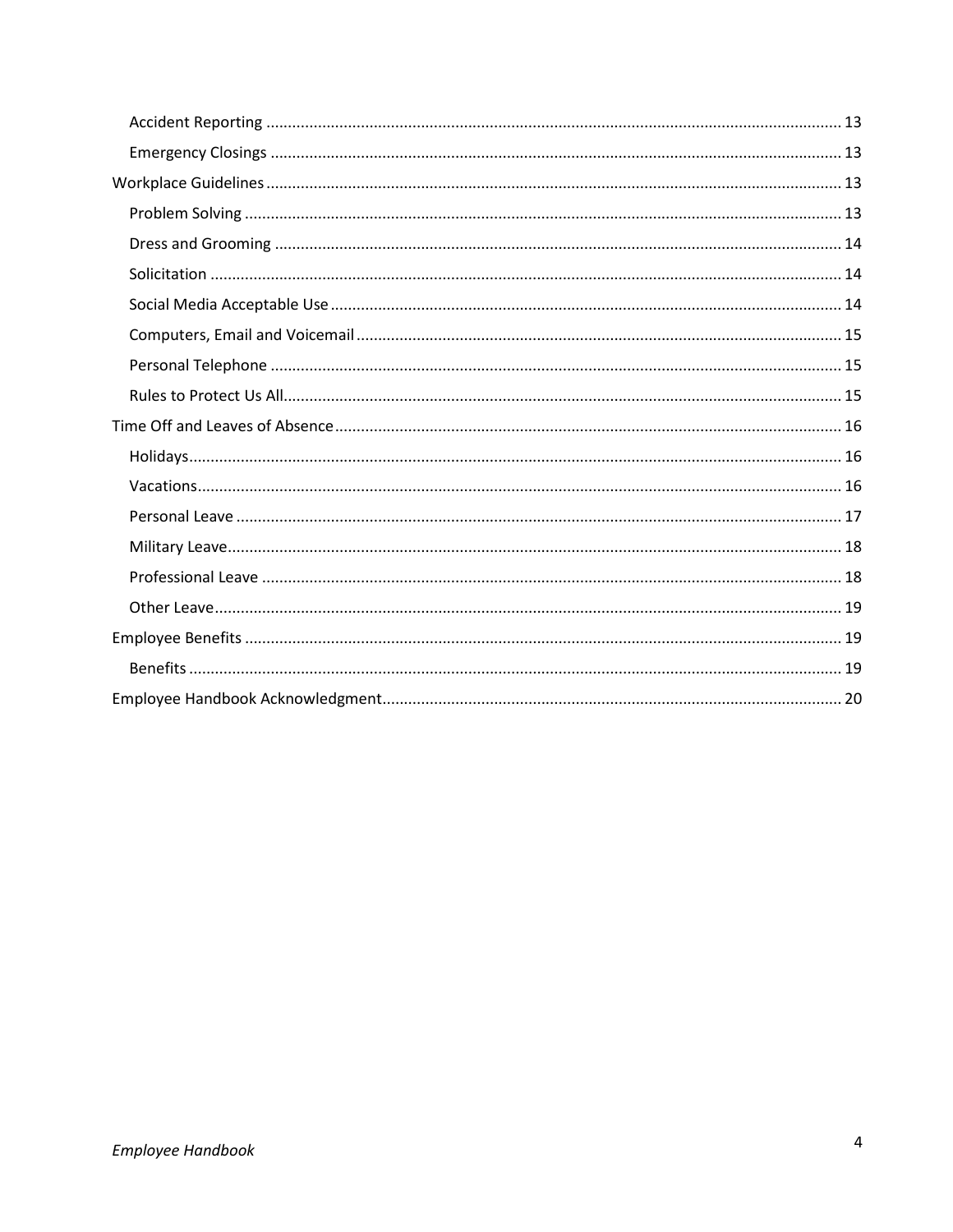# <span id="page-4-0"></span>**Introduction**

#### <span id="page-4-1"></span>**General Principle**

The Petoskey District Library has established these policies and procedures for personnel employed by the Petoskey District Library. Personnel policies have been developed to assist employees of the Library to understand the terms and conditions of their employment. The contents of this Policy (Handbook) constitute only a summary of the employee benefits, personnel policies, and employment regulations in effect at the time of publication. The current insurance plan documents will control insurance benefits. The policies and benefits set out in the Handbook can be changed at any time without advance notice at the discretion of the Library Board of Trustees. However, changes will apply prospectively, only. Therefore, this Policy (Handbook) should not be viewed as creating any kind of employment contract. An employee still has the right to terminate employment at any time.

# <span id="page-4-2"></span>**Employment Condition**

#### <span id="page-4-3"></span>**Employee Selection**

The Board of Trustees shall hire the Library Director. The Library Director shall hire all other employees and staff within the constraints of the approved budget. The Library Director is responsible for creating job descriptions. The Library Board of Trustees will approve the wage scale associated with each job description. The Board of Trustees shall be notified when a person is hired.

#### <span id="page-4-4"></span>**Employee Status**

All employees are deemed "at will" employees. "At will" is defined as either the employer or employee may terminate the employment relationship at any time, with or without cause, with or without notice.

Full-time employment is defined as working a minimum of an average of a 40-hour workweek that includes a one-hour break each day (unless otherwise agreed upon with the director). All full-time employees are considered salaried exempt. Full-time employees are eligible for benefits package, as stipulated by the City of Petoskey, or as stated in a contract.

A permanent part-time employee is defined as being employed for at least six months and working a minimum of 25 hours per regularly scheduled workweek, on average.

A part-time employee is defined as working less than an average of 25 hours per week or been employed for less than six months.

A non-supervisor staff member may be trained as "Staff in Charge." If a staff member is trained as such, they may oversee the building on an as needed basis. If a non-supervisor is designated "Staff in Charge," they will be compensated with \$20 of other income on the next pay cycle.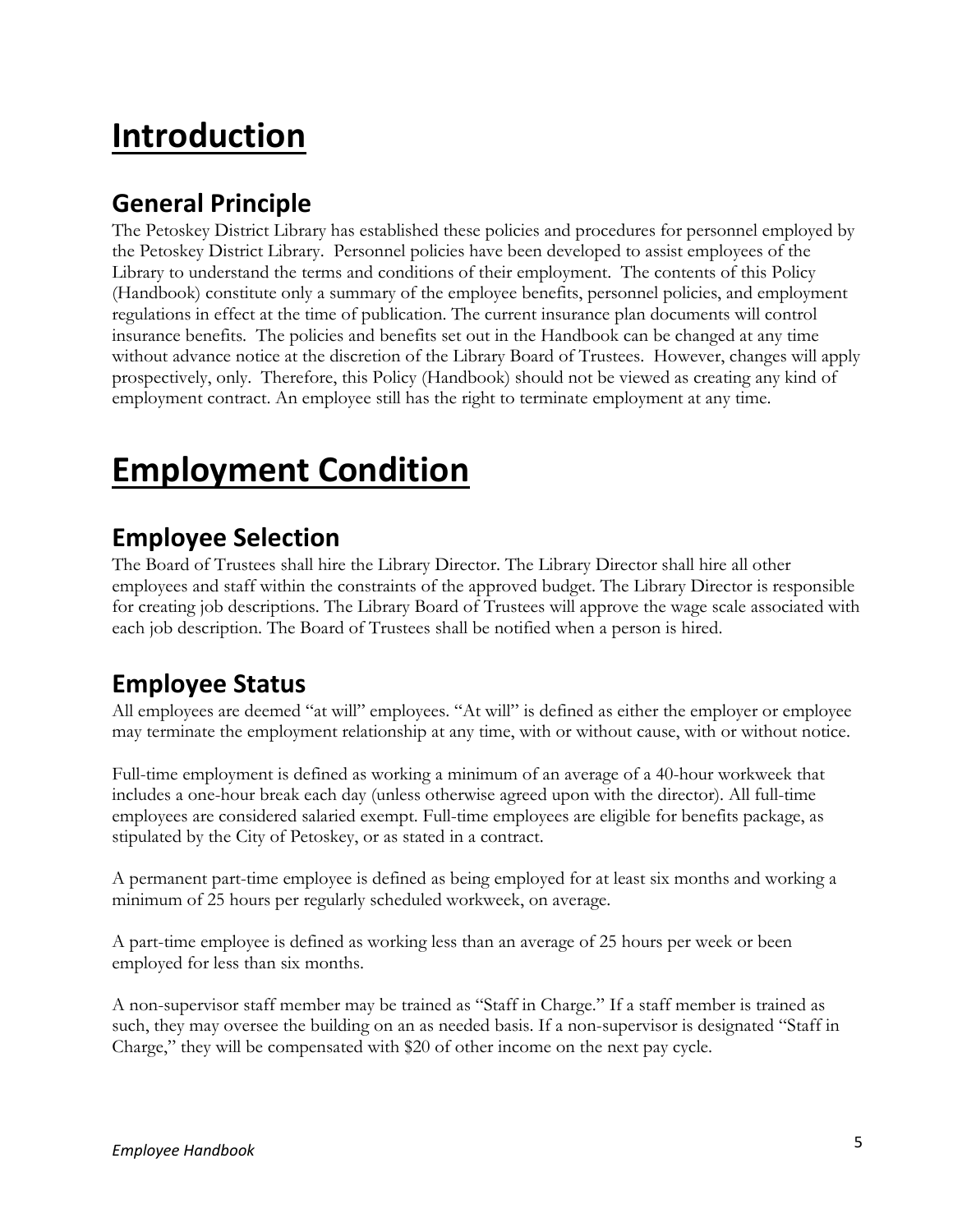The Petoskey District Library conducts background checks of all individuals to be hired, including criminal, credit, references, and background. An authorization signed by applicants is a required prerequisite for employment with the Library. The Petoskey District Library complies with the requirements of the Fair Credit Reporting Act.

#### <span id="page-5-0"></span>**Wages**

- a. Wage ranges are set by the Library Board of Trustees.
- b. Wage ranges shall be presented with the budget prior to the September meeting of the Library Board of Trustees for revision or change.
- c. Paychecks are issued on a biweekly basis, dependent upon the City of Petoskey schedule.

# <span id="page-5-1"></span>**Equal Opportunity and Commitment to Diversity**

### <span id="page-5-2"></span>**Equal Opportunity**

The Petoskey District Library is an equal opportunity employer and will not discriminate with regard to religion, race, color, national origin, age, gender, sexual orientation, pregnancy and conditions related to pregnancy, marital status, citizenship status, genetic information, disability, military status, weight, height, or any other category protected by state or federal law. Individuals with a disability that requires an accommodation to perform the essential functions of his/her job should request accommodation from the Director. We will make every effort to provide reasonable accommodations for qualified individuals.

### <span id="page-5-3"></span>**Americans with Disabilities Act & Michigan Persons with Disabilities Civil Rights Act**

In compliance with the Americans with Disabilities Act and Amendment Act (ADAAA) and the Michigan Persons with Disabilities Civil Rights Act (PWDCRA), the Library does not discriminate against qualified individuals, (as defined by the act), or individuals with a disability, (as defined by the act), with regard to job application procedures, hiring, discharge, employee compensation, advancement, job training, and other terms, conditions, and privileges of employment. The Library will make every effort to make reasonable accommodations for qualified individuals with disabilities.

If you are unable to perform your job duties without an accommodation, assistance or an adaptive aid or device, you must notify the Employer of your special need. Under Michigan law only, the notice must be provided to your Employer in writing of the need for accommodation within 182 days after the time you knew or reasonably should have known that an accommodation was needed. Please notify the Director in writing if you need an accommodation.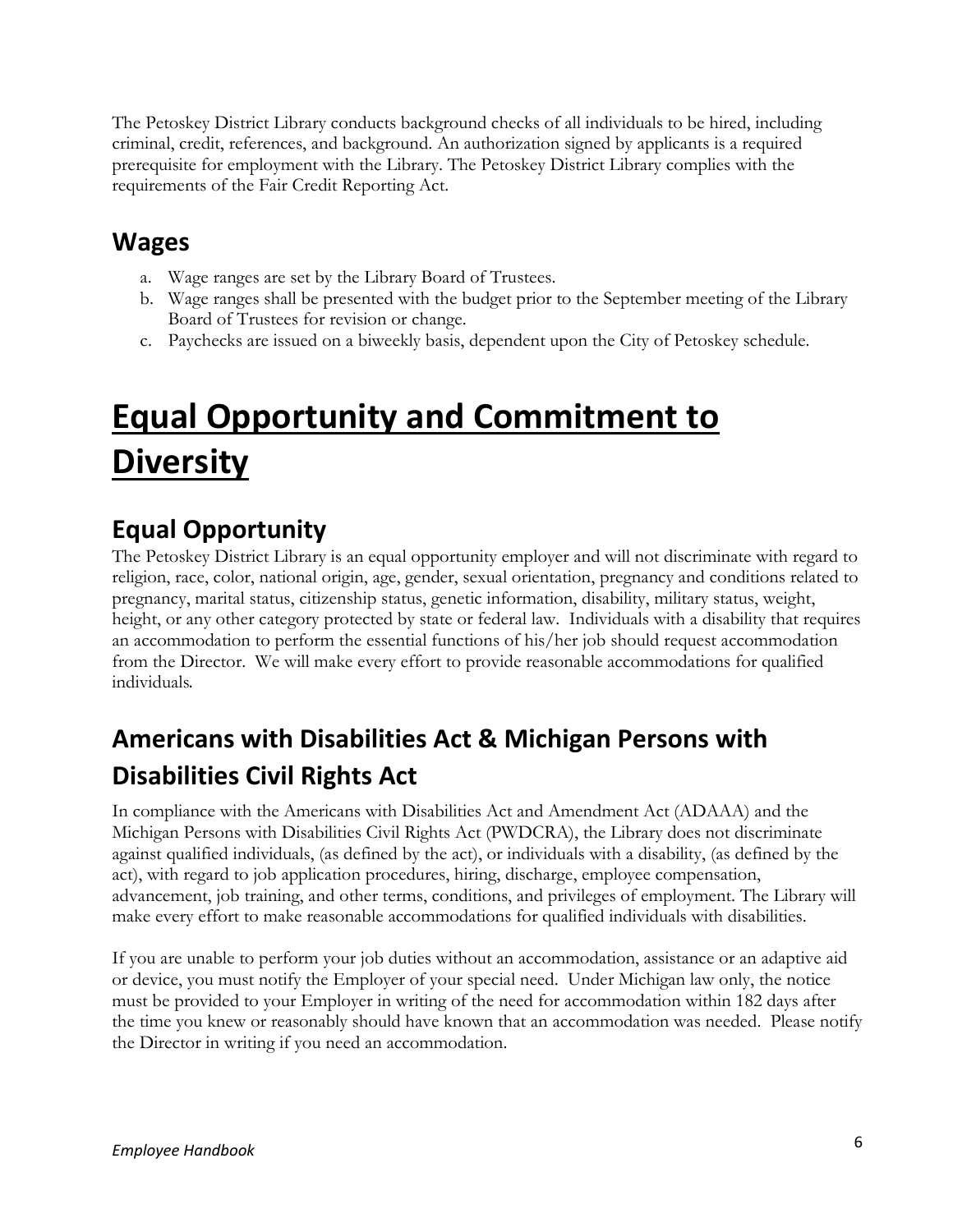#### <span id="page-6-0"></span>**Genetic Information Non-discrimination**

The Library shall not discriminate in any term or condition of employment or make any employment decisions based on genetic information of the employee or his/her family members and it shall not acquire any such information except as permitted under the Genetic Information Non-Discrimination Act of 2008.

In general, exceptions may include information obtained inadvertently or in connection with wellness programs, where information is necessary to comply with the certification provisions of the Family and Medical Leave Act (should that apply to the Library), where commercially and publicly available information is purchased, where genetic monitoring is conducted of the effects of toxic substances in the workplace in compliance with OSHA regulations and for law enforcement purposes.

The Library shall treat genetic information as confidential medical records and comply with confidentiality requirements of the Americans with Disabilities Act and the Health Insurance Portability and Accountability Act of 1996, and any disclosure shall be in compliance with applicable state and federal laws.

The Genetic Information Nondiscrimination Act does not prohibit "the use, acquisition, or disclosure of medical information that is not genetic information about a manifested disease, disorder, or pathological condition of an employee or family member, including a manifested disease, disorder, or pathological condition that has or may have a genetic basis." Genetic information generally means information derived from a genetic testing which analyzes human DNA, RNA, chromosomes, proteins, or metabolites and that detects genotypes, mutations or chromosomal changes and the manifestation of a disease or disorder in family members of an individual.

#### <span id="page-6-1"></span>**No Harassment**

Harassment of any of our employees, applicants, or customers is not tolerated. Any form of harassment related to an individual's race, color, religious creed, national origin, gender, sexual orientation, citizenship status, ancestry, veteran status, membership in the Armed Services, age or disability, or any other category protected by State or Federal law, is a violation of this policy and will be treated as a disciplinary matter. For these purposes, the term "harassment" includes:

- unwelcome sexual advances and requests for sexual favors
- threatening reprisals for an employee's refusal to respond to requests for sexual favors
- offensive physical conduct
- display of offensive pictures, drawings or photographs
- offensive remarks, comments, jokes or slurs pertaining to an individual's race, sex, gender, religion, age, disability, etc.

Any questions about what constitutes harassing behavior, or what conduct is prohibited by this policy should be directed to the Library Director.

Supervisors are also covered by this policy and are prohibited from engaging in any form of harassing conduct. Further, no supervisor or Trustee has the authority to suggest to an employee or applicant that the individual's employment, continued employment, or future advancement will be affected in any way by the individual's entering into (or refusing to enter into) any form of personal relationship with the supervisor or Trustee.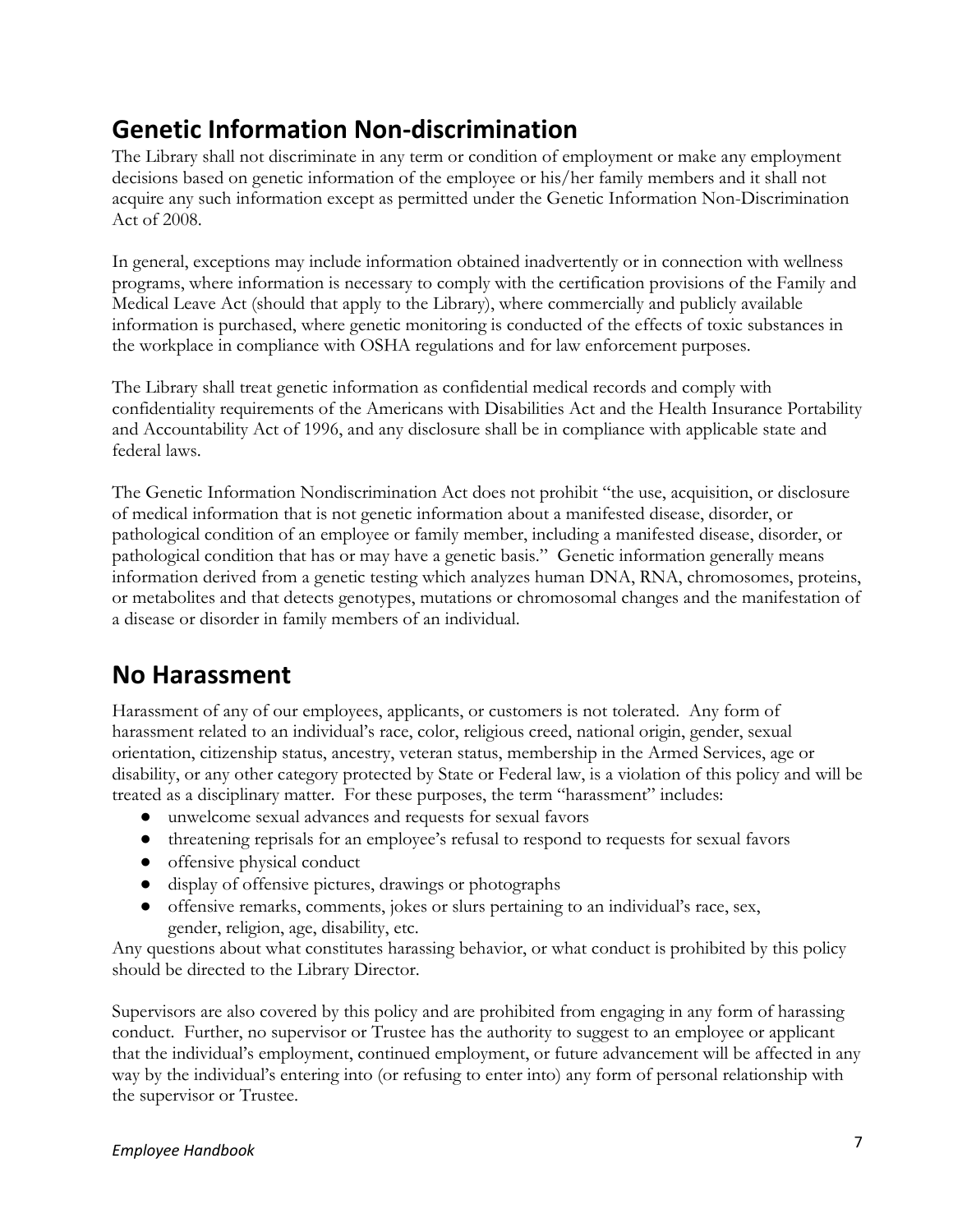Harassment of our employees in connection with their work by non-employees is also a violation of this policy. Any employee who experiences or observes any harassment of an employee by a nonemployee should report such harassment to his or her supervisor. Appropriate action will be taken.

Conduct, which constitutes harassment under some circumstances, may not be harassment under other circumstances – it often depends upon how the conduct was intended and received. Therefore, an employee should let the person know in clear terms that the conduct is offensive and not laugh or shrug off objectionable behavior.

Notify the Library Director immediately if you feel that you are being harassed by another employee or by anyone else. If the problem involves the Library Director, or if you do not feel that the matter can be discussed with the Library Director, immediately contact any member of the Library Board of Trustees. Your complaint will be kept as confidential as possible and will not be penalized in any way for reporting a harassment problem. If at any time you determine that your report has not been handled to your satisfaction, you should immediately arrange to speak with the President of the Library Board of Trustees to address the issue.

A harassment problem cannot be resolved unless it is known about it. Therefore, it is the employee's responsibility to bring any such problems to attention of the Library Director or the Library Board of Trustees so that steps can be taken to correct the problem.

# <span id="page-7-0"></span>**Conflicts of Interest and Confidentiality**

#### <span id="page-7-1"></span>**Dissemination of Information**

When dealing with the public, employees must keep in mind that they should be courteous and provide factual answers to questions. Questions pertaining to areas outside the employee's level of responsibility or expertise are to be referred to their direct supervisor, the Library Director, President of the Library Board of Trustees, or designated spokesperson.

Press releases shall be released from the Library Director's office, or Library Director's designee, or from the President of the Board of Trustees.

All news relating to policy shall be released from the Library Director's office, and any other dissemination of information to the public shall be approved by the Library Director or handled only by those employees with direct knowledge of and responsibility for the subject. This is not intended to interfere with employee's rights under Section 7 of the NLRA.

#### <span id="page-7-2"></span>**Privacy Policy Disposal/Shredding of Sensitive Data**

The Petoskey District Library has procedures in place for the disposal of sensitive data in compliance with the Federal Trade Commission regulation of 2004. This regulation dictates the proper disposal of consumer report information and records under the Fair and Accurate Credit Transaction Act of 2003 (FACTA, Pub L. 108-159, 111 stat. 1952) and the Fair Credit Reporting Act (FCRA 15 USC 1681 et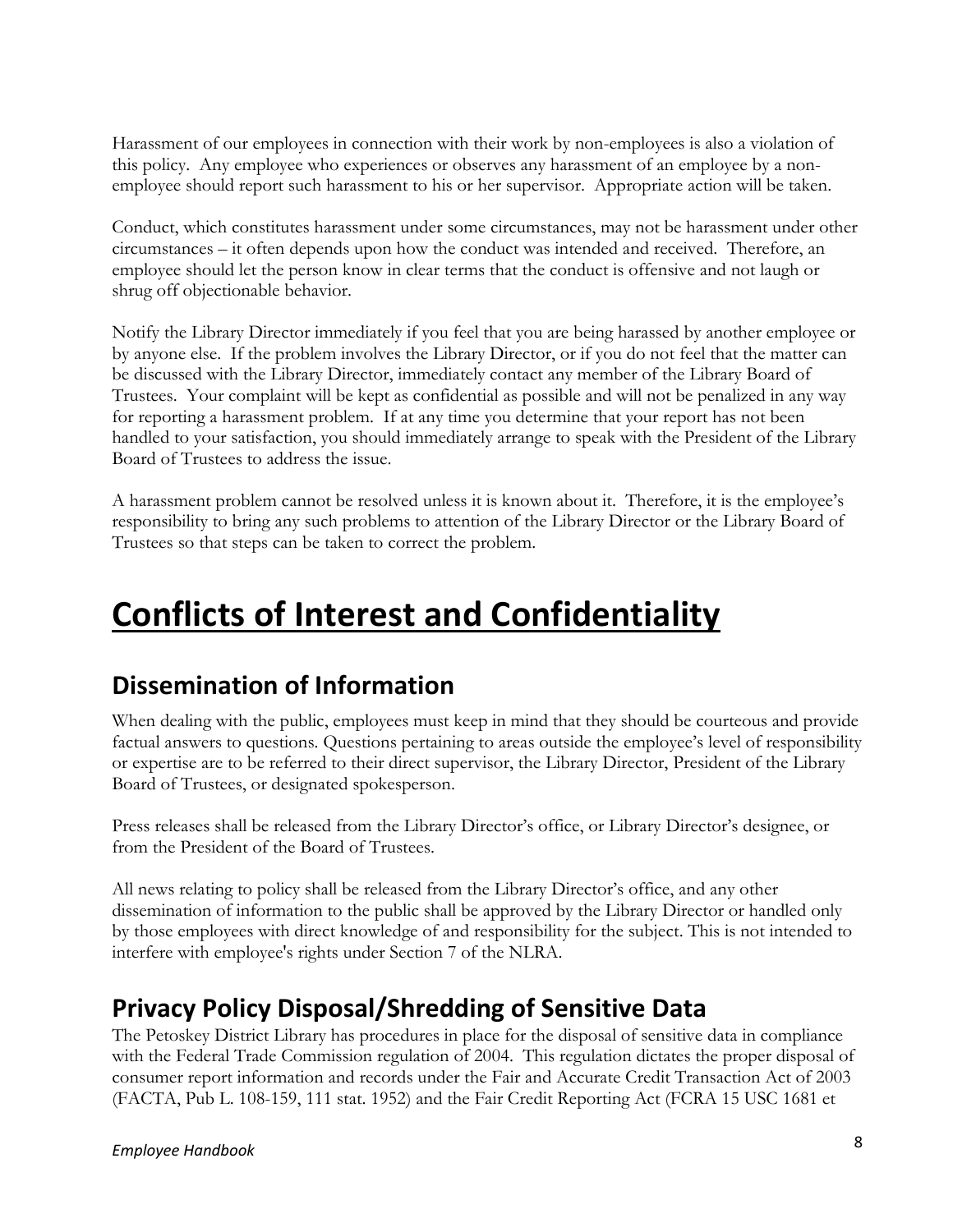seq.). Accuracy, privacy, limits on information sharing, and new consumer rights to disclosure are included in the FACTA. (Pub. L. 108-159, 111 Stat. 1952).

Sensitive Data includes 1. personal information including telephone numbers, addresses or social security numbers; 2. credit checks, background check or consumer reports; 3. laptop computers; and 4. discarded computer equipment. All Employees that have access to or obtain sensitive data must keep the information confidential. Should any document containing sensitive data need to be disposed of, such document shall be placed in the designated locked recycle bin for shredding or shredded with a personal shredder.

#### <span id="page-8-0"></span>**Social Security Number Privacy Policy**

In accordance with the Social Security Number Privacy Act, the Petoskey District Library will keep all social security numbers confidential and will not disclose social security numbers unlawfully. Personnel and payroll records are kept in locked file cabinets, only accessible to the Director or designated administrator**.** The Petoskey District Library, in conjunction with the City of Petoskey, uses your Social Security Number only for specific, limited, administrative purposes, allowed by law. Currently, these include to verify employment and to administer our various benefit programs. Any documents containing social security numbers that are destroyed will be shredded in accordance with record retention guidelines. Any person who violates this privacy policy is subject to discipline up to and including termination.

## <span id="page-8-1"></span>**Employment Relationship**

#### <span id="page-8-2"></span>**Keeping us informed**

Your current address, telephone number, emergency contact, and any information about your family status must be recorded with the Library Director. Any changes in this information must be reported in writing to the Library Director. This is very important to you, and the Library in the event of an emergency and in connection with such things as Social Security, withholding taxes, insurance benefits, letters to your home, changes in work schedules, etc. Please notify us whenever changes occur in the following areas:

- (1) Change of home address and/or telephone number;
- (2) Your marital status; marriage, divorce, or legal separation, etc.;
- (3) Birth or death in your immediate family;
- (4) Legal change of your name;
- (5) Changes in citizenship status;
- (6) Outside employment;
- (7) Any health issue or disabilities which require an accommodation for your job;
- (8) Injuries that occur at work or that affect your ability to do your job.

Employees must notify the Library Director of any criminal conviction within, and not later than, five (5) days after such conviction. The Library Director is then required to notify any appropriate federal agency, which grants money to the Petoskey District Library, of such conviction within ten (10) days of receipt of notification from the employee.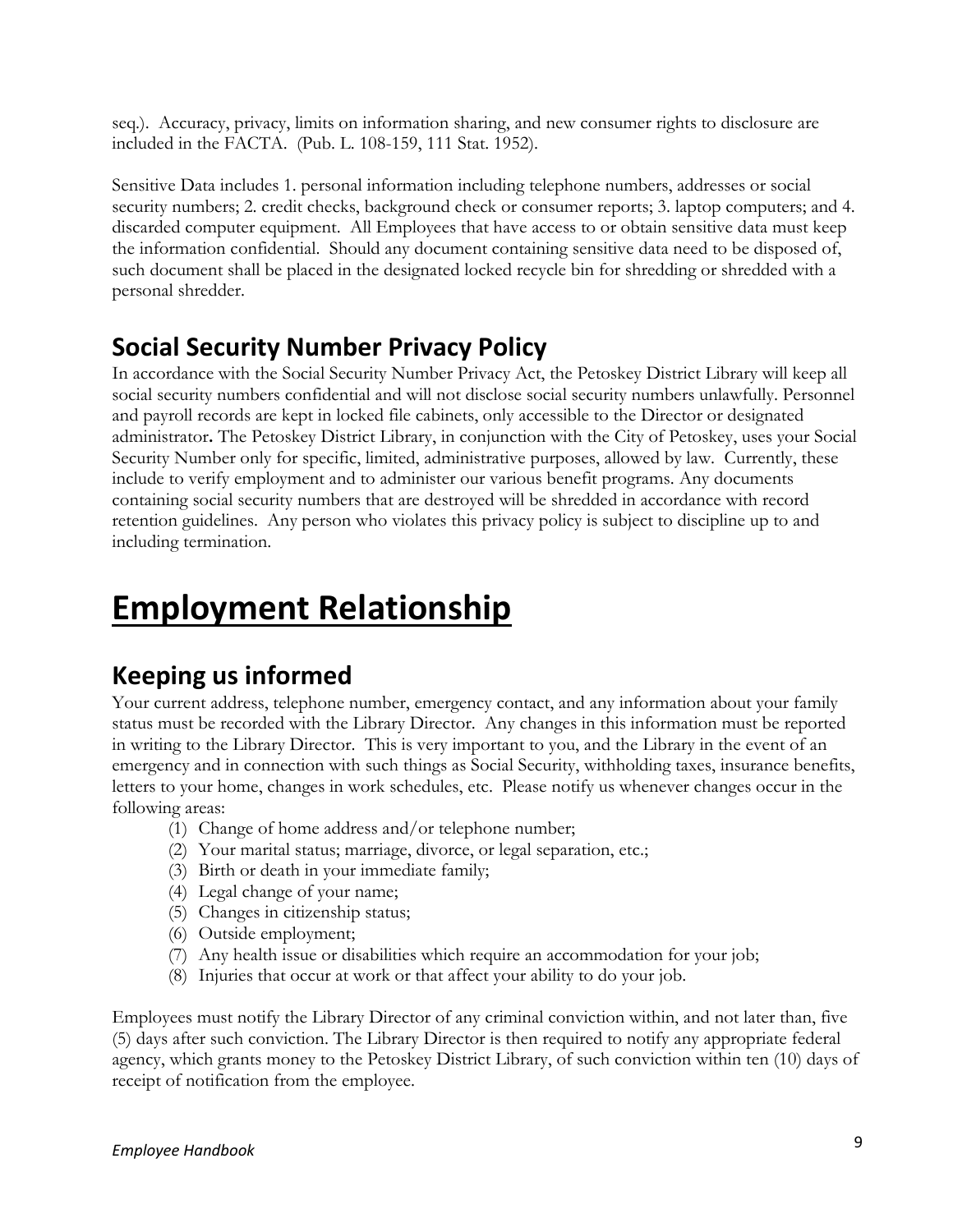#### <span id="page-9-0"></span>**Volunteers**

The Library encourages interested individuals to volunteer their time and services. Volunteers will be trained and supervised by Library staff and covered under the Library's general liability policy.

#### <span id="page-9-1"></span>**Minors under employee care**

While it is the Library's intention to be flexible and accommodating in times of individual staff need, it will be the Library's policy that children, grandchildren, or other minors under an employee's care not be permitted to accompany an employee to the Library during their regularly scheduled work period. If the minor is otherwise using the services at the Library, the employee cannot be primarily responsible for their care nor shall such minor be allowed in any non-public areas. If an emergency situation requires the employee to bring a minor child under their care to work, the Department Head MUST be consulted before the child is brought into the building.

## <span id="page-9-2"></span>**Workweek and Hours of Work**

#### <span id="page-9-3"></span>**Hours of work**

Work schedules will be set by the Supervisor to adequately cover the hours of operation and may be altered, as need dictates. Evening and weekend hours will be included.

#### <span id="page-9-4"></span>**Meal and Rest Breaks**

All part-time staff are eligible for 20 minute paid breaks for the first five hours worked. Staff would add an additional 5 minutes for each hour above five worked.

### <span id="page-9-5"></span>**Timekeeping**

Full-time employees need to keep track of their hours. Due to the extended hours of operation, the Library works on a flexible schedule. Full-time staff may utilize compensatory time within a month of accumulation. Full-time staff are required to track their own hours and compensatory hours. Paid leave hours will be tallied on the bi-weekly timecard. Timecards will be turned in on a bi-weekly basis, even if there are no paid leave hours tallied.

All part-time staff will track actual hours worked by use of written time sheets. All part-time employees are required to keep their time sheet current, showing the start time, lunch period and other unpaid breaks, and quitting time for each workday. At the end of each work pay period, the time sheet is signed and submitted for processing.

### <span id="page-9-6"></span>**Overtime**

Overtime work – It may occasionally be necessary to ask an employee to work more than his/her regularly scheduled hours to meet staffing needs. Part-time staff may work up to 29 hours per week. Supervisors may occasionally approve working more than 29. Hours over 40 hours per week are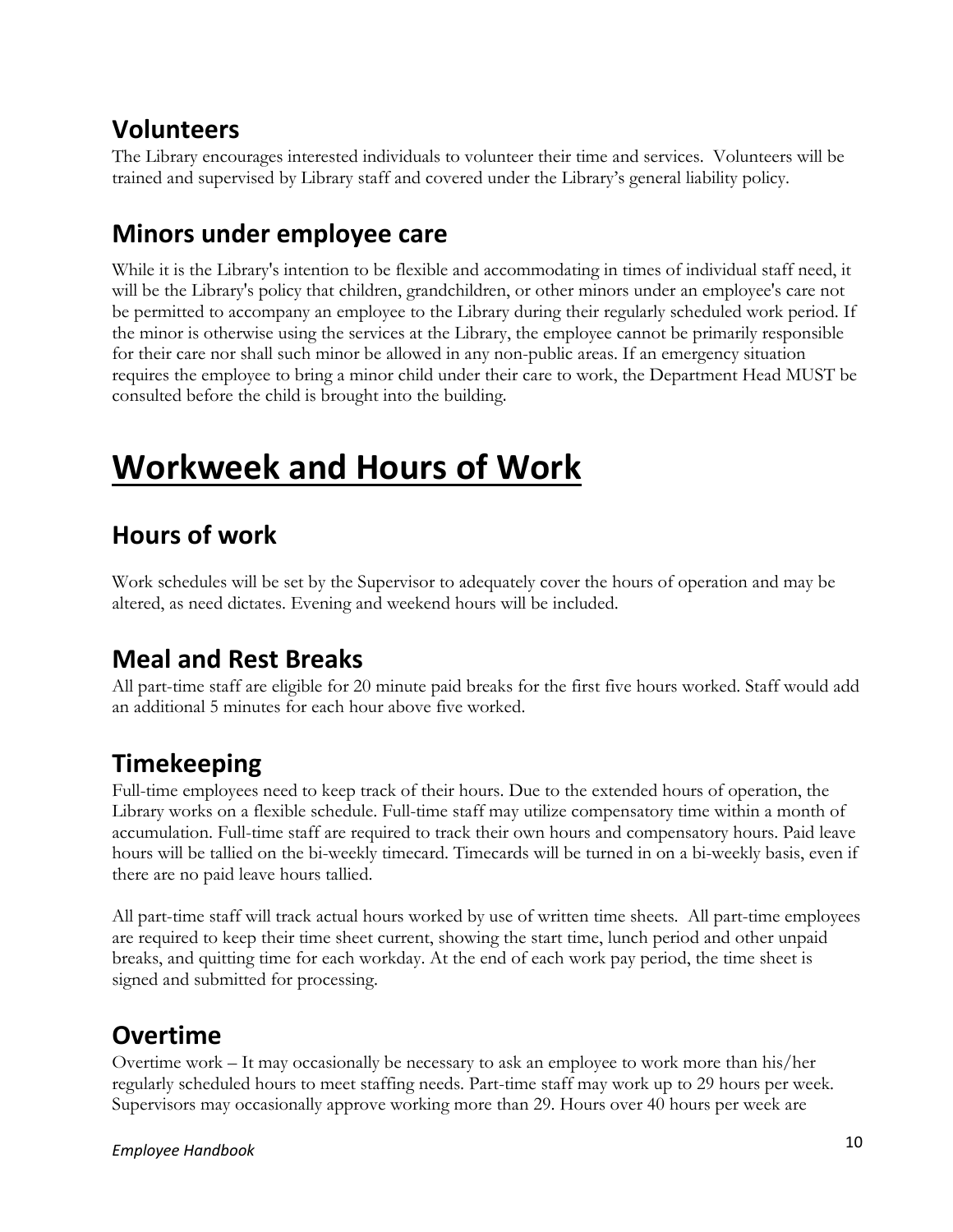considered overtime hours. Overtime hours must be pre-approved by the Supervisor and are paid at time and a half.

# <span id="page-10-0"></span>**Workplace Safety**

#### <span id="page-10-1"></span>**Workplace violence/weapons policy**

The Library is committed to providing a safe environment for its employees, patrons and visitors.

**Zero Tolerance for Violence:** "Violence" is defined to include physically harming another in any way; shoving or pushing; physical intimidation or coercion; brandishing weapons; and/or threatening violence or causing harm to another. Any display, attempt or threat of violence in the workplace or at a Library sponsored event or during the workday shall subject the employee to disciplinary action up to, and including, immediate termination.

**Zero Tolerance for Weapons:** Weapons of any kind including, but not limited to, guns, chemical sprays, brass knuckles, knives, clubs or any other object that is intended to be used as a weapon is prohibited and not permitted on Library premises or at a Library sponsored event or during the work day. Possession of a weapon in violation of this policy, regardless of whether the employee obtained a permit to carry such a weapon, shall subject the employee to disciplinary action up to, and including, immediate termination absent advanced written consent by the Director.

**Reporting Potential Problems:** It is each employee's responsibility to prevent violence in the workplace. Employees can help by reporting to management their observations in the workplace. Employees are required to report any incident of violence or violation of this policy immediately. Failure to do so may result in disciplinary action.

Again, we urge all employees to report any concerns that they might have about a change in behavior of a co-worker or a patron that may be indicative of a potential risk of violence (e.g. increased agitation or argumentative behavior). All reports will be kept confidential to the extent possible, thoroughly investigated, and appropriate action will be taken.

**Security:** Security of Library personnel and property is of the highest concern to us. No weapons of any type are allowed on the premises. Any violations of our Workplace Violence Policy set forth above will result in discipline up to and including immediate termination as well as possible prosecution.

The Library building and property are monitored with security camera systems at all times.

These procedures are necessary for the safety, health and security of everyone at the Library and the protection of our property and facilities. Submission and compliance with these rules is a condition of your continued employment.

### <span id="page-10-2"></span>**Anti-bullying**

The Library defines bullying as *"repeated inappropriate behavior, either direct or indirect, whether verbal, physical or otherwise, conducted by one or more persons against another or others, at the place of work and/or in the course of*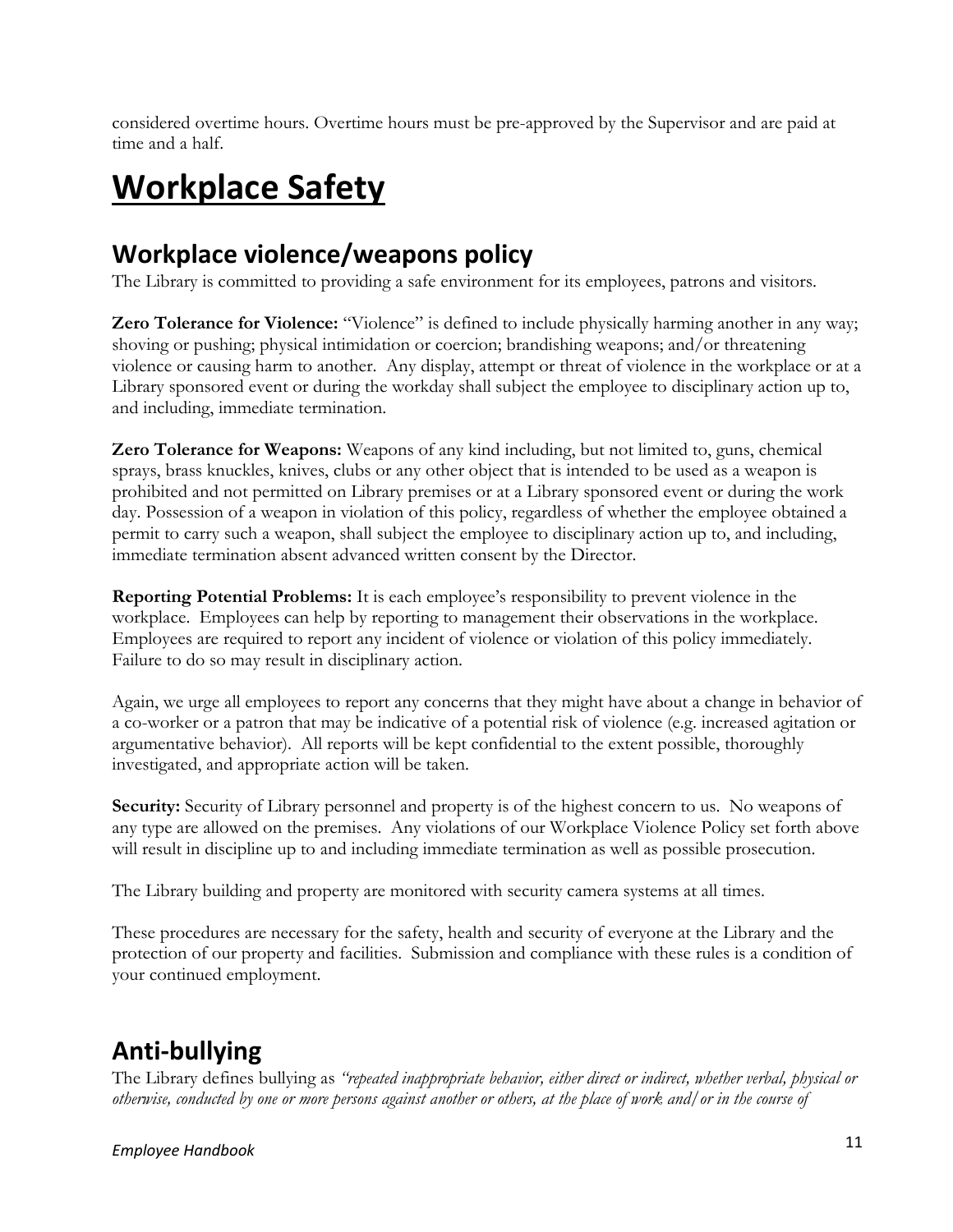*employment."* Such behavior violates the Library's policy that all employees will be treated with dignity and respect.

The purpose of this policy is to communicate to all employees, including supervisors, managers and the director that the Library will not in any instance tolerate bullying behavior. Employees found in violation of this policy will be disciplined, up to and including termination.

Bullying may be intentional or unintentional. However, it must be noted that where an allegation of bullying is made, the intention of the alleged bully is irrelevant, and will not be given consideration when meting out discipline. As in sexual harassment, it is the effect of the behavior upon the individual that is important. The Library considers the following types of behavior examples of bullying:

**Verbal Bullying:** slandering, ridiculing or maligning a person or his/her family; persistent name calling which is hurtful, insulting or humiliating; using a person as butt of jokes; abusive and offensive remarks.

**Physical Bullying:** pushing; shoving; kicking; poking; tripping; assault, or threat of physical assault; damage to a person's work area or property.

Gesture Bullying: non-verbal threatening gestures, glances that can convey threatening messages. **Exclusion:** socially or physically excluding or disregarding a person in work-related activities.

#### <span id="page-11-0"></span>**Drug-free Workplace**

- In compliance with the federal Drug-free Workplace Act of 1988, the Petoskey District Library prohibits the unlawful manufacture, distribution, dispensing, possession, sale, or use of a controlled substance or illegal drugs in the workplace.
	- o Marijuana is illegal under federal law. Employees may not use or possess marijuana on any Agency property or in Agency vehicles, or in the course of employment. Agency policy also prohibits employees from reporting to work under the influence of a controlled substance, such as marijuana. This is true whether the marijuana is smoked or ingested through other means.
	- o Americans with Disabilities Act (ADA) does not require employers to allow marijuana use as a reasonable accommodation for someone with a disability, even if that person is a registered medical marijuana patient.
- An employee whose ability to work is impaired by a drug prescribed for the employee by a physician and used by the employee as prescribed, will not be permitted to remain at work while impaired and may be subject to disciplinary action where abuse is involved.
- A Library employee convicted of a drug violation in the workplace, as defined by the Drug-free Workplace Act of 1988, will be subject to disciplinary action in accordance with the state and federal statutes and Library policies, and may be required to satisfactorily participate in a substance abuse assistance or rehabilitation program. Disciplinary action may result in penalties up to, and including, discharge.
- Use of illegal drugs including marijuana, or alcohol use will not be tolerated. Put simply, reporting to work with no drugs or alcohol present in your system is expected.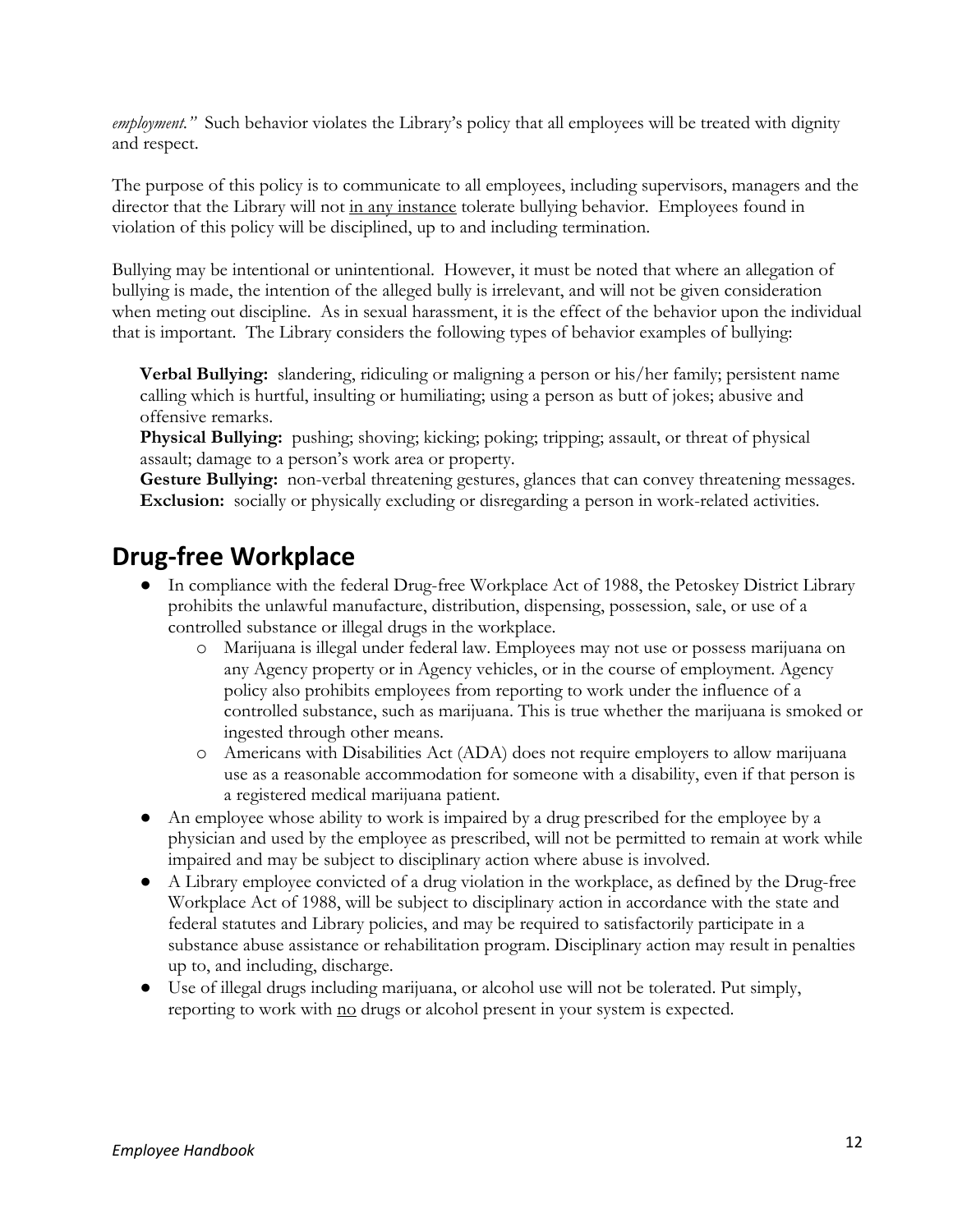#### <span id="page-12-0"></span>**No Smoking**

Under the provisions of the Public Health Clean Air Regulation Act of 2005 of Emmet County, use of any tobacco, tobacco-like products, or e-vapor is prohibited within all Library work areas and public spaces inside and outside, including the main Library and the Carnegie Building.

#### <span id="page-12-1"></span>**Health and Safety**

Each employee involved in any accident that includes bodily injury or property damage in the course of his or her work, whether or not involving vehicle operation, shall promptly and completely report the details to the Director.

#### <span id="page-12-2"></span>**Accident Reporting**

The employee shall immediately, if practical, file an accident report that includes accurate, complete, and unbiased information fully describing the accident, the persons and/or vehicle involved, their insurers (if known), names and addresses of witnesses, and any other pertinent information.

All injuries sustained by an employee in the course of his/her work will, when the Library so designates, be evaluated by a Library-appointed physician, provided the Library agrees to pay the cost of such an examination or treatment.

Each employee shall comply with standard safety regulations. Failure to observe this requirement or to promptly file a complete and accurate report as required herein, or to adhere to any of the Library's safety rules, shall subject the employee to disciplinary action.

No fewer than four staff members should be in the building during regular hours of operation.

#### <span id="page-12-3"></span>**Emergency Closings**

Please review the emergency closure packet for this information.

# <span id="page-12-4"></span>**Workplace Guidelines**

#### <span id="page-12-5"></span>**Problem Solving**

All employees are obligated to discuss complaints concerning employment conditions with their immediate supervisors. Complaints must be stated within five (5) working days after occurrence of the circumstances giving rise to the issue or five (5) days from when the grievant should reasonably have known of the occurrence. Otherwise, the right to file said complaint is forfeited and no grievance shall be deemed to exist.

If the problem is not resolved within two weeks, the employee should then bring said problem to the director.

If the problem persists two weeks after discussion with the director, the employee may notify the Board of Trustees in writing, documenting the process previously taken. A grievance is a written complaint

#### <sup>13</sup> *Employee Handbook*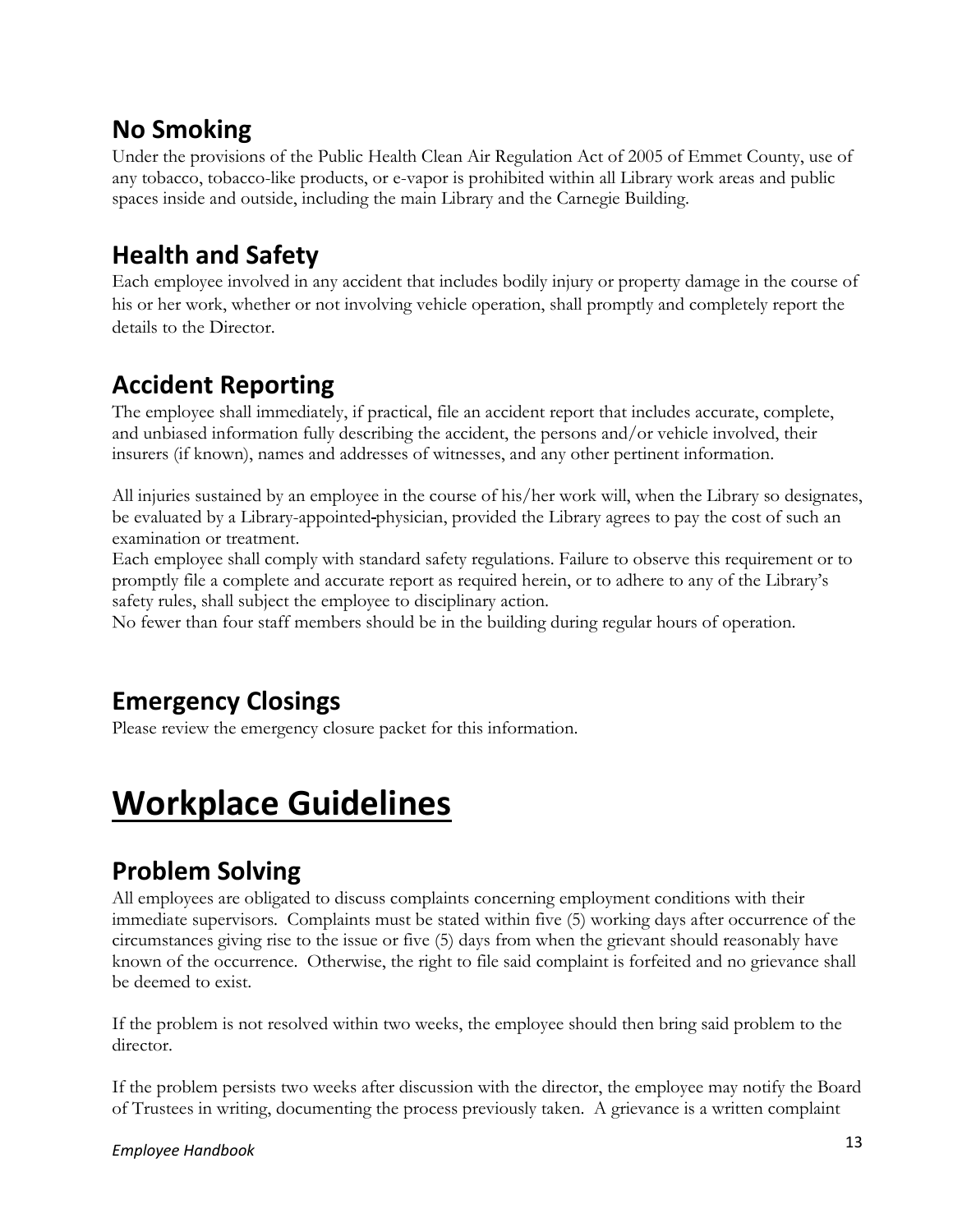filed by an employee expressing dissatisfaction with employment conditions or perceived violations of the Personnel Policies.

The Library Board of Trustees will set up a time to address the problem at the next regularly scheduled Board meeting, which can be closed at the employee's request. The concerned parties, recognizing that an orderly grievance procedure is necessary, agree that each step must be adhered to as set forth in this procedure or the grievance is forfeited.

Exclusive Remedy: The procedure provided herein shall be the exclusive remedy of employees for redress of their complaints. The decision of the Board is the last step of the Grievance Procedure utilized and shall be final and binding upon the employee. No decision reached at any step shall act as a precedent.

#### <span id="page-13-0"></span>**Dress and Grooming**

Employees are asked to come to work dressed in a conservative, appropriate manner for the Library environment, including but not limited to: no blue denim pants, no low or high cut shirts, no low or high cut skirts, and no low cut slacks. Facility Manager is allowed to wear non-distressed blue denim.

### <span id="page-13-1"></span>**Solicitation**

The library does not allow petitioning, solicitation, distribution of literature or leaflets, canvassing or similar types of appeals inside the library.

Staff may offer local, non-profit fundraiser information to other staff members. These requests should be made on staff private channels or in the break room and should take minimal space and time.

### <span id="page-13-2"></span>**Social Media Acceptable Use**

Employees who engage in social networking for personal use must do so on their own time. If an employee is speaking about a Library related issue on his or her personal social networking site, the employee must identify that he or she is speaking as an individual and not on behalf of PDL. Employees may be subject to discipline if their comments are determined to be inappropriate by PDL, as allowed by law.

The Library recognizes that the First Amendment protects a public employee's right, in some circumstances. However, when a public employee makes a statement on a social media site, the employee may not be speaking about a matter protected by the First Amendment. In some cases, it may be difficult to distinguish between protected and unprotected speech, so each situation must be evaluated on a case-by-case basis.

Employees may participate in social media sites while on work time if they have an authorized business need and it is approved by the director, in advance. Employees must be aware that information they display or comments they make on library social media sites may be viewed by other users as representing official library sponsored information or comments.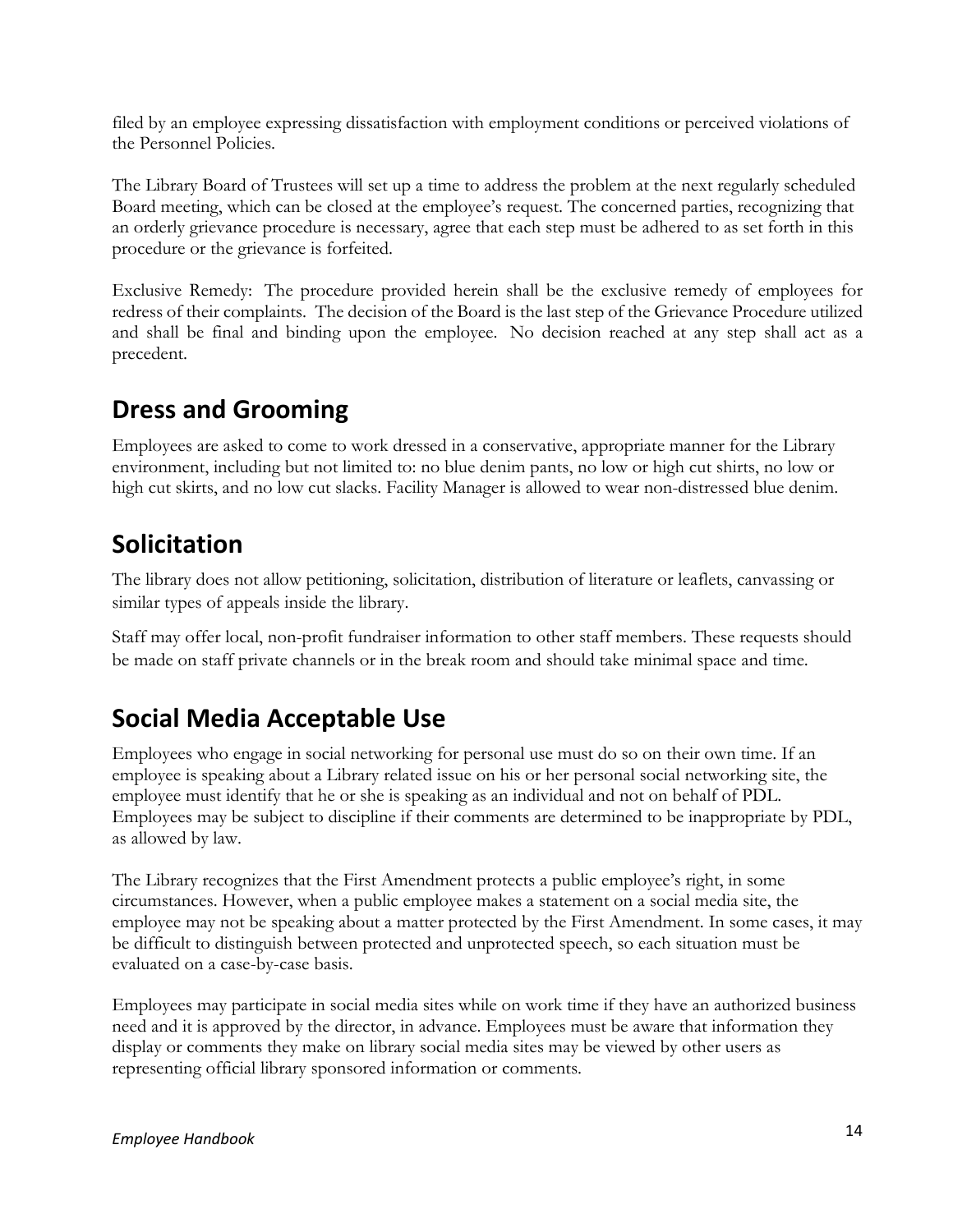#### <span id="page-14-0"></span>**Computers, Email and Voicemail**

The Library's staff computers, computer files, the email system, software, and telephone systems are intended for Petoskey District Library business only. All information on the computers and email and voicemail systems is the sole and exclusive property of the Petoskey District Library. Such information may not be disclosed to any person outside the Library or removed from the premises without the express permission of the Library Director.

Because of the nature of this data, we reserve the right to access all information on Petoskey District Library computers and email and voicemail systems, even when personal passwords have been assigned. Employees do not have a personal privacy right in any matter created, received, or sent from the Library's telephone, Internet or Email systems. Therefore, employees should not put personal data or other information on these computers. Email may not be used to solicit or to advocate non-Library or purely personal interests, religious or political causes. Inappropriate, offensive, off-color, sexual, or racial communication is a violation of our policies and strictly prohibited. All passwords must be given to the system administrator.

Employees should notify their immediate supervisor or any member of management upon learning of violations of this policy. To ensure compliance with this policy, computer and email usage may be monitored.

#### <span id="page-14-1"></span>**Personal Telephone**

Employees may make or receive personal calls or texts only in case of emergency or on work breaks. Personal phones should only be used in staff areas.

### <span id="page-14-2"></span>**Rules to Protect Us All**

The Library believes that all of its employees should take pride in their jobs and desire to perform them in an efficient and effective manner. People cannot live and work together successfully and enjoyably without order.

The Library needs to have certain reasonable policies and rules for the conduct of its business. The most important rule is that an employee uses common sense, or stated differently, "the rule of reason." This list is not all-inclusive; however, the following list gives an idea of a few basic rules that should not be violated under any circumstances. Violation of these basic rules, the policies in this Handbook, or other Library policies, may lead to discipline, up to and including immediate termination. If an employee has any questions about these basic rules, or what is expected, please discuss them with the Library Director.

The existence of these rules does not change the status of an at-will employee. The employee or employer may still terminate employment at any time for any reason, or for no reason, with or without notice, with or without cause.

- a. The Library will not tolerate absenteeism or tardiness, including employees who do not report to work as scheduled, or leave work during the day without permission.
- b. Falsifying timecards or any other records required to be kept.
- c. Making false statements regarding the reason for an absence.

#### <sup>15</sup> *Employee Handbook*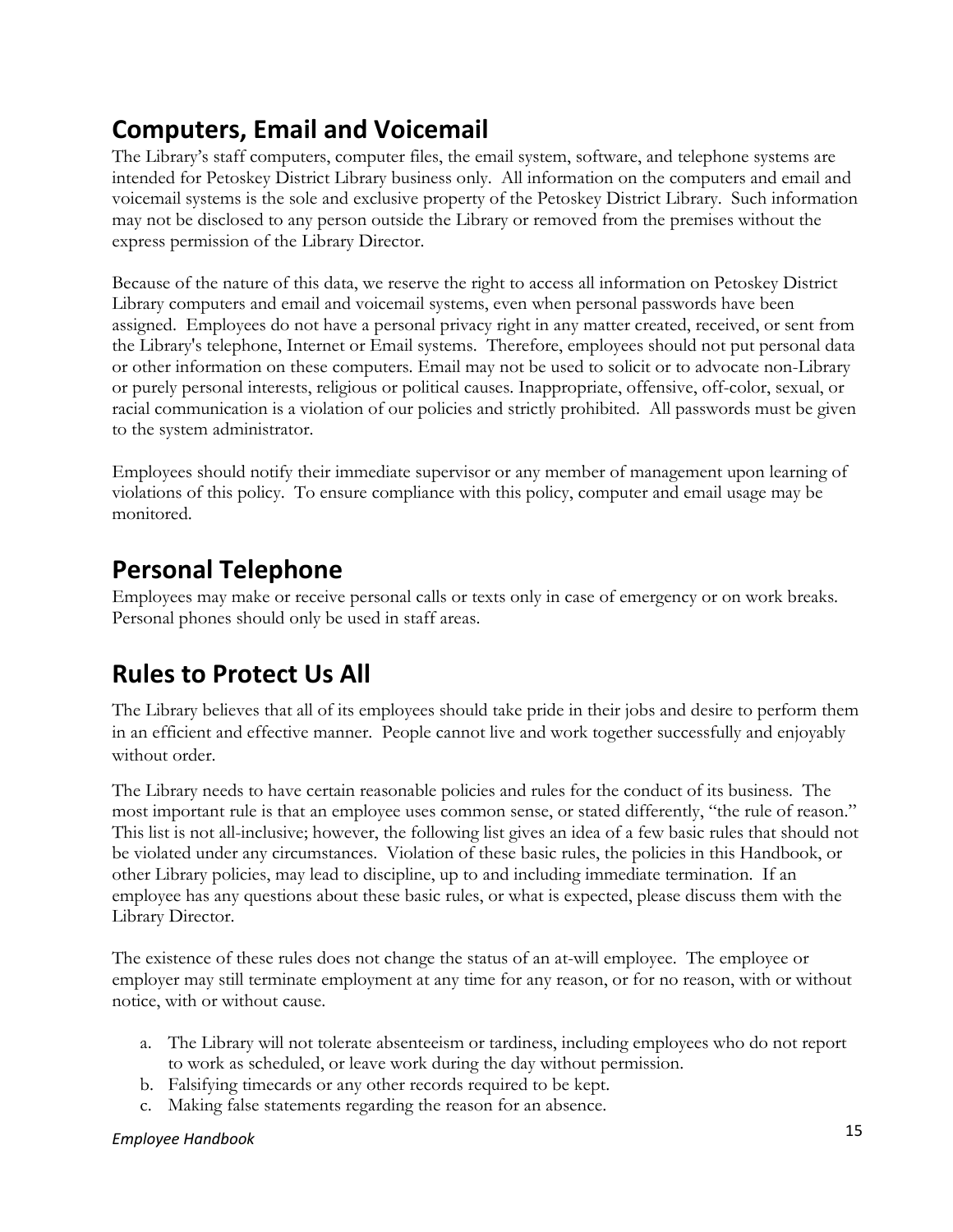- d. Making or publishing any vicious, defamatory, malicious, or deliberately false statements concerning any employee, Trustee, the Library, or its work or services.
- e. Stealing or misappropriating Library property, another employee's property, or patron's property.
- f. Carelessly damaging, misusing, destroying, abusing, or misplacing property belonging to the Library or another employee.
- g. All employees should display a positive attitude toward their jobs. A bad attitude creates a difficult working environment and prevents the Library from providing quality service to our customers/patrons/citizens. Courtesy is the responsibility of every employee. We expect everyone to be courteous, polite and friendly both to the customers and to fellow employees. No one should be disrespectful, use profanity or engage in any activity that injures the image or reputation of our Library.
- h. Everyone has duties to perform, and everyone must follow directions from someone. It is against our policy for an employee to refuse to follow the lawful directions of a supervisor or to treat a supervisor in an insubordinate manner.
- i. Every employee is expected to make every effort to learn his or her job and to perform that job at a satisfactory level, as defined by the Director. Carelessness inhibits work performance and productivity and is prohibited. Any employee, who fails to maintain a satisfactory level of performance, is subject to termination.

## <span id="page-15-0"></span>**Time Off and Leaves of Absence**

### <span id="page-15-1"></span>**Holidays**

The Library shall be closed and pay holiday wages for full-time employees for the following holidays: New Year's Day, Memorial Day, Independence Day, Labor Day, Thanksgiving Day, Day after Thanksgiving, Christmas Eve Day, Christmas Day. Full-time employees shall be paid for 8 hours per holiday. If New Year's Eve Day falls on a day the Library is open past 5:00 PM, the Library will close at 5:00 p.m., but no holiday wages will be paid for that evening. The Library will be closed on Easter Sunday, with no holiday wages paid.

<span id="page-15-2"></span>Full-time employees will also receive 3 paid Floating Holidays per year.

#### **Vacations**

- a. Full-time Library employees will earn the following yearly vacation allotment, dependent on the number of years of service (unless superseded by a contract):
	- a. Year zero = prorated amount
	- b. 1 year  $=$  40 hours
	- c. 2 years  $= 80$  hours
	- d. 7 years  $= 120$  hours
	- e.  $12 \text{ years} = 160 \text{ hours}$
- b. Vacation days are allotted January 1 each year. Full-time employees may roll over up to one week of Vacation Leave on January 1<sup>st</sup> and that rolled over time must be expended by March  $31<sup>st</sup>$  of that year.
- c. New hires will receive a prorated amount (base of 40) of vacation based upon their hire date.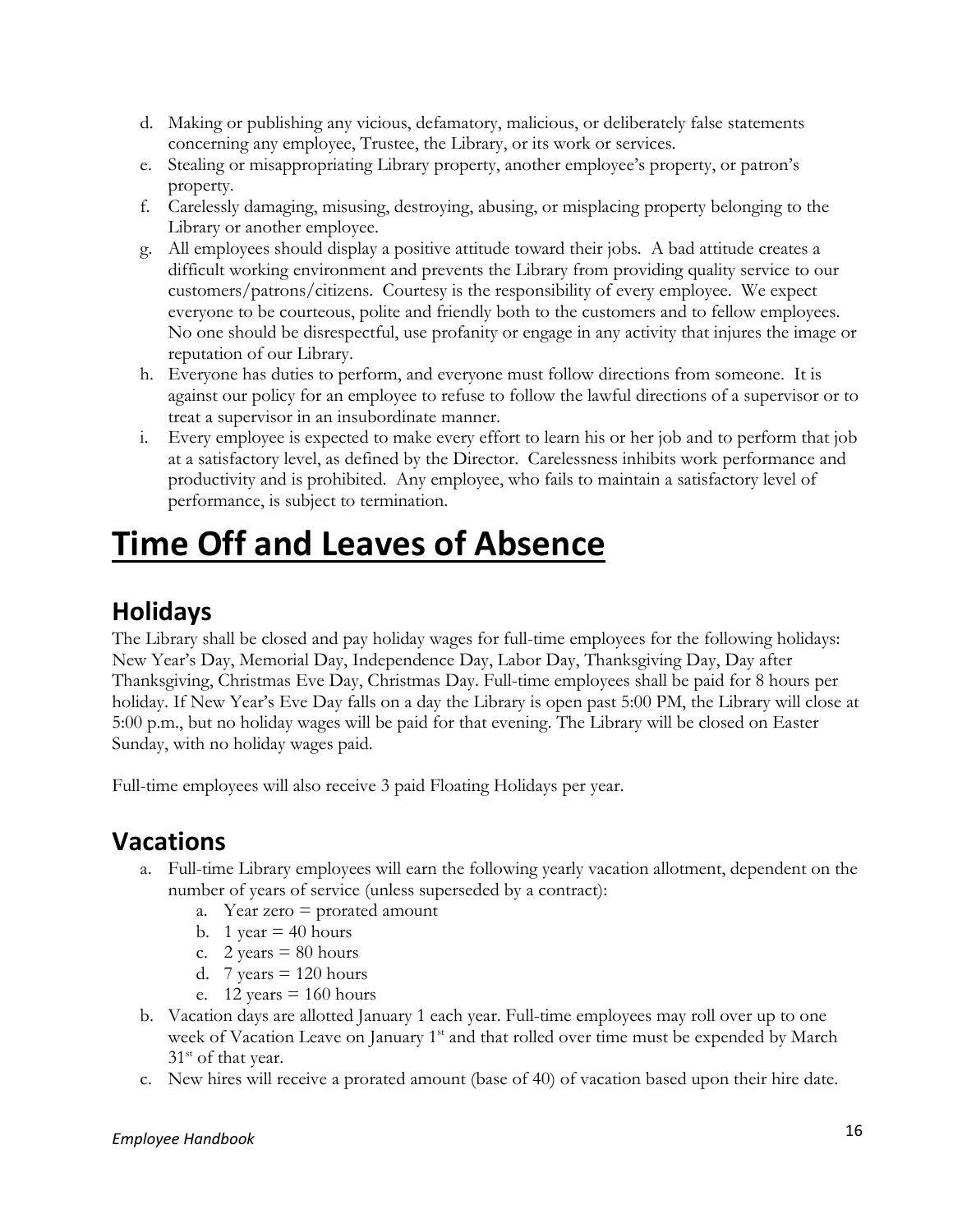- d. Vacation requests must be submitted via the Humanity scheduling system at least one week prior to the vacation request. Vacations are approved on a first come first served basis, taking into consideration the staffing needs of the Library. Holiday, vacations and time off may be rotated among staff.
- e. Upon leaving the Petoskey District Library, unused, accrued vacation shall be paid out at 100% for full-time employees. Discharged employees will not receive unused, accrued vacation time.

#### <span id="page-16-0"></span>**Personal Leave**

- a. Personal leave time can be used for any reason, including illness, injury, appointments, taking care of a dependent, or for any reason allowed under the Michigan Paid Medical Leave Act. For non-exempt employees, personal leave time is paid at the employee's regular straight time hourly rate of pay. Personal leave time can be used in half hour increments.
- b. Personal leave time may not be accumulated from year to year. Any personal leave time that is not used by November 30th of each year will be reimbursed to the employee at the employee's regular straight time hourly rate of pay.
- c. Full-time employees shall earn 56 hours of personal leave per year, credited on December 1. During the employee's first year, a pro-rated amount of personal leave will be allotted within the first month of employment. On December 1, accumulated personal leave will be paid out at 100%.
- d. For full-time employees, personal leave is to be used for days that are regularly scheduled but are not worked (planned or unplanned). This may be for illness or personal appointments. Personal hours may not be used to add hours to your regular pay or to a scheduled vacation.
- e. Permanent part-time employees are eligible for 40 hours of paid personal leave. The first year of employment, said employee will receive a pro-rated amount of leave after six months of employment and receive 40 hours of paid personal leave on December 1 of each year thereafter. On December 1, unused, accumulated personal leave will be paid out at 100%. Permanent Part-time employees may not accrue leave time from year to year, unless approved by the director. If a permanent part-time employee falls below the 25 hour per week average for two consecutive pay periods, that employee will be deemed a part-time employee and will lose a pro-rated amount of leave time accrued.
- f. For permanent part-time employees, personal leave is to be used for days that are regularly scheduled but are not worked. This may be for illness or personal appointments. Permanent part time employees may also use personal leave hours for a scheduled vacation. Personal hours may not be used to add hours to your regular pay if you have worked your scheduled number of hours.
- g. All planned leave time must be submitted via the Humanity scheduling system at least one week prior to the leave and be approved by the employee's supervisor.
- h. Upon leaving the Petoskey District Library, unused, accrued personal leave will be paid out at 100%. Employees who are discharged will not be paid unused, accrued personal leave time.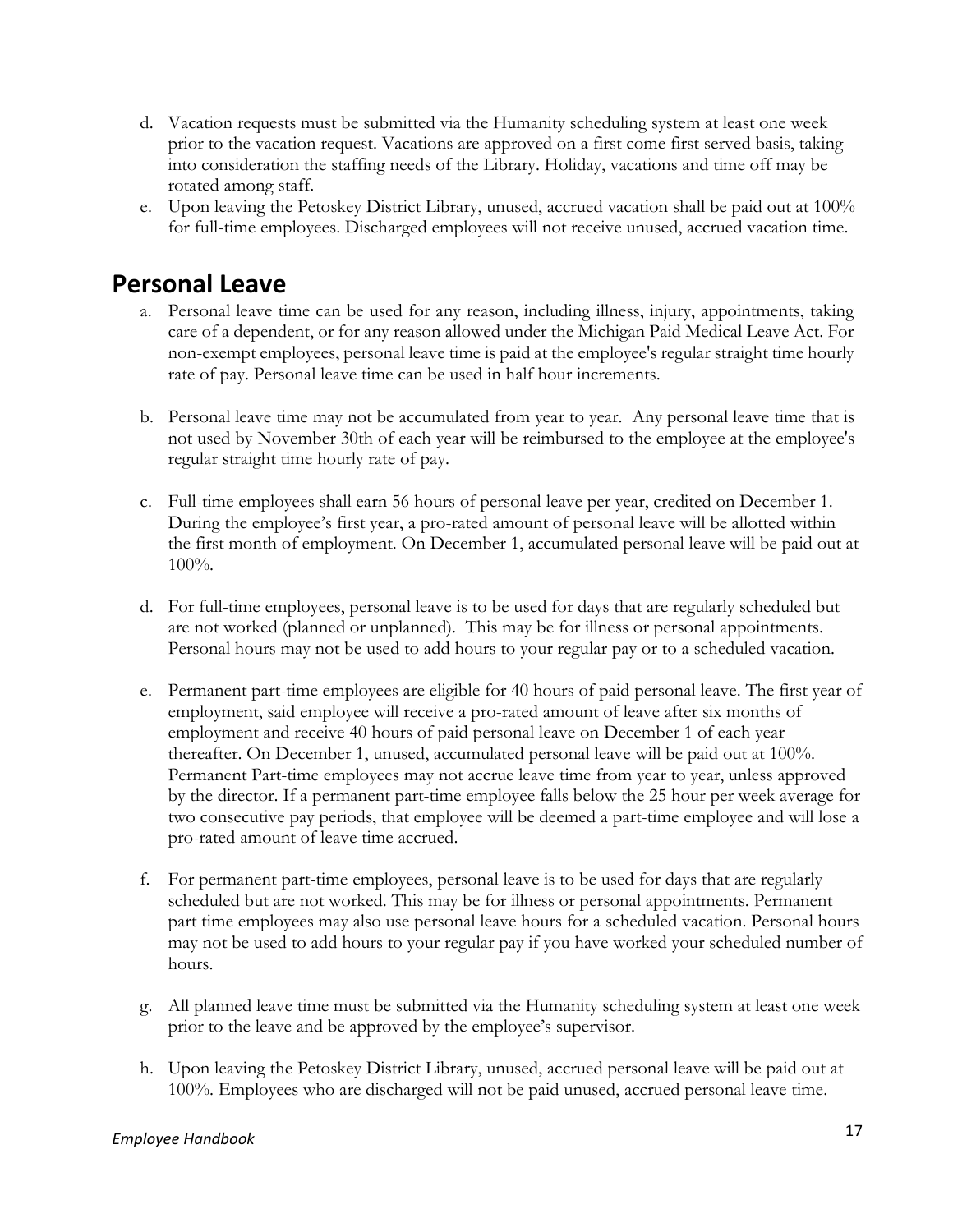#### <span id="page-17-0"></span>**Military Leave**

- a. The Library complies with State and Federal law, including USERRA with respect to employees who serve in the Military. If you are called to training or active duty, you must notify the Director immediately so that plans may be made to give you the necessary time off and to meet the Library's staffing needs.
- b. Federal and state statutes mandate that the Library grant leave to employees who are drafted into the Armed Forces and who voluntarily choose to serve in the military and to reservists and National Guard members. Military leave must be allowed for active duty, training, or to meet military related obligations, such as reporting for periodic physical fitness examinations.
- c. The Library is required, under the federal Uniformed Services Employment and Reemployment Rights Act (USERRA), to reinstate those returning from services to their former job following discharge or release from active duty, reserve duty, or training.
- d. Upon returning from military service, the employee's salary will be established to recognize any adjustments that would have occurred during the period when the employee would have been working for the Library.
	- 1. If the employee would have been in the same position upon return and the salary range had been increased, the salary will be determined by the point in the range the employee would have reached if they had not left for military service.
	- 2. If the employee returns to a more responsible job, the salary will be based on the present rates for the position and will be at least the same as the lowest paid qualified person in a similar position.

#### <span id="page-17-1"></span>**Professional Leave**

- a. Employees may attend workshops, conferences, and library meetings with the pre-approval of the Director. Upon return, the employee shall report about the workshop at the next scheduled staff meeting and submit a written report to the director to be presented at the next scheduled Board of Trustees meeting. Employees should include sessions attended, vendors visited, and suggestions on implementation at PDL.
- b. Fees and costs of workshops, conferences, and similar library training courses to be attended by the staff will be paid from Library funds with the pre-approval of the Director.
- c. Employees will receive remuneration for the regular working hours while attending authorized training courses.
- d. Mileage is reimbursed at the rate for all authorized travel at the IRS authorized rate.
- e. The credit card will not be used by staff for professional leave. Instead, there will be a \$ 50 per day stipend for meals. Instead, there will be a \$ 50 per day stipend for meals. If attendance is for a partial day, staff will be reimbursed by meal:
	- Breakfast: \$10
	- Lunch: \$ 15
	- $\bullet$  Dinner: \$25
- f. If the Library pays for a banquet meal through the registration, that day will be considered a partial day, and only the other meals will be reimbursed.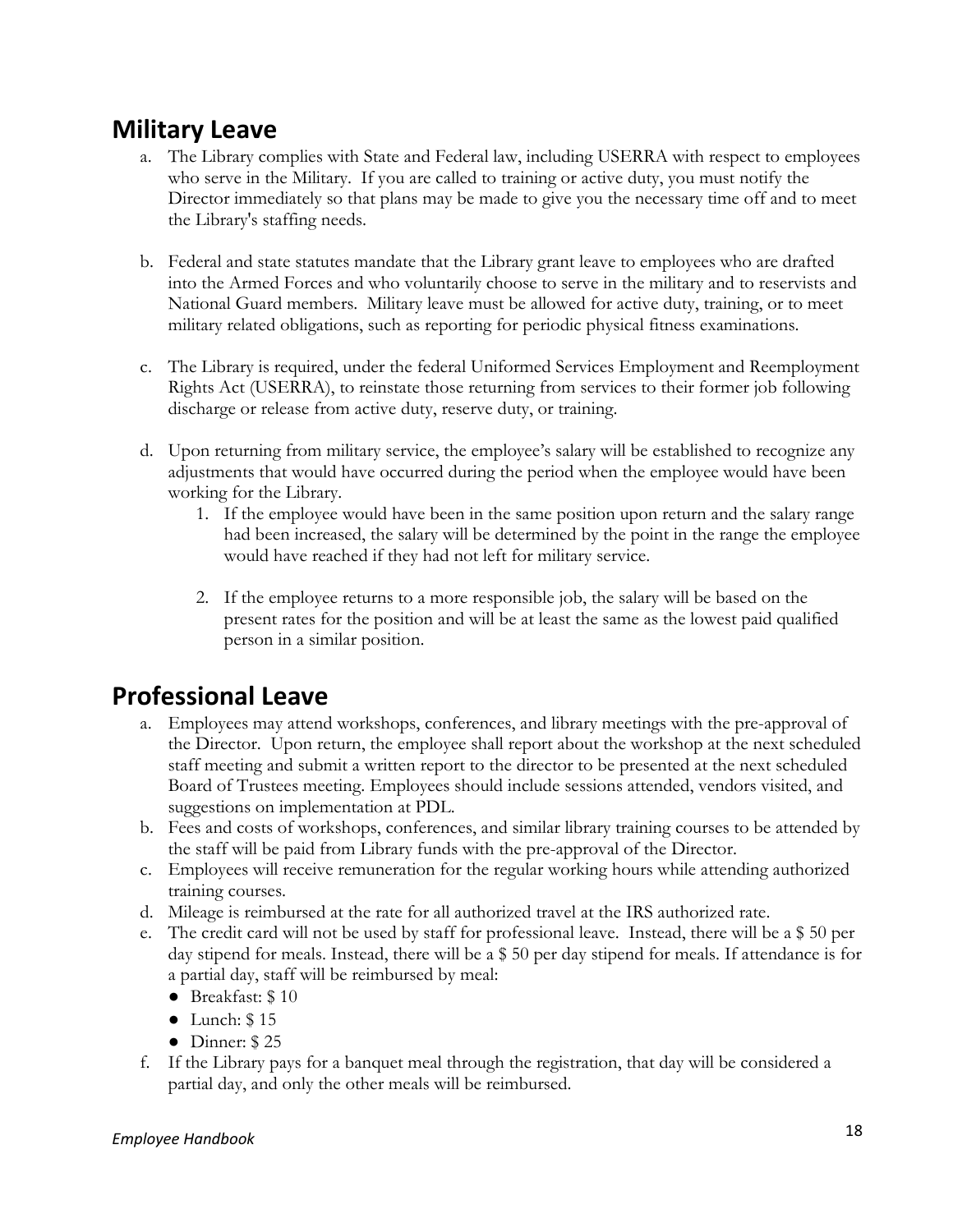g. A reimbursement form for the correct number of days/meals must be submitted, in order to be reimbursed.

#### <span id="page-18-0"></span>**Other Leave**

- a. An employee who is called to serve on jury duty will inform the Library Director as soon as possible. He/she will be paid the difference between regular work pay and payment from the court upon presentation of check stub from their jury pay. If the employee is released early from jury duty, said employee should report to the Library for the remainder of their regularly scheduled shift.
- b. All Full-time and permanent part-time employees shall be granted up to three-day bereavement leave with pay for in state funerals and up to five-day bereavement leave with pay for out of state funerals, upon the death of an immediate family member. Permanent Part-time employees shall be paid for their regularly scheduled work hours missed. For purposes of this policy, immediate family member is defined as grandparent, parent, spouse, domestic (or other designated) partner, child, grandchild, sibling, aunt or uncle. This policy shall apply whether the relationship is natural, marital, adoptive, step, or foster. Additional time may be granted as personal leave without pay, unused vacation time or personal leave.
- c. When the Library closes for any emergency and is not available for staff to work, regularly scheduled staff will be paid their regular hours, whether worked or not.

# <span id="page-18-1"></span>**Employee Benefits**

#### <span id="page-18-2"></span>**Benefits**

- a. The Library Board of Trustees provides access to health insurance, dental, & vision for full-time employees and their families.
- b. Full-time employees are eligible to participate in the MERS retirement program through the city.
- c. Full-time employees shall have access to short-term disability coverage, which pays at 66.67% of regular pay. Employees may use unused leave to cover the difference in pay from the insurance amount to their regular amount.
- d. Deferred compensation option is available for all employees.

#### **Violation of any part of this policy may result in discipline, up to and including immediate termination.**